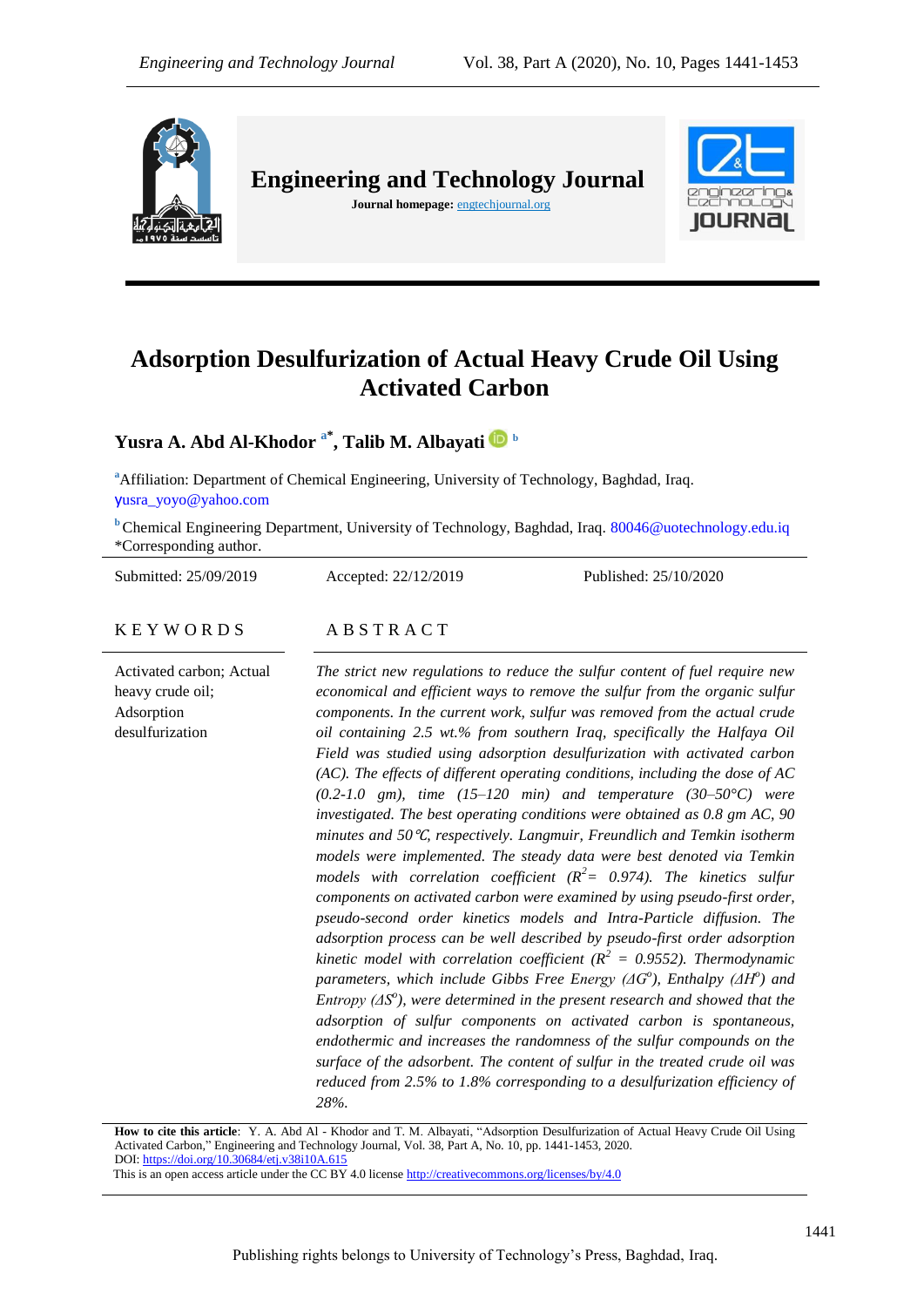# **1.Introduction**

Through the fast economic evolution and the explosive growth of the population of world, people don't merely possess a rising demand for oil, but also become more and more conscious of the environmental fortification importance, consequently there are higher needs for the industry of oil [1]. Crude oil contains both organic and inorganic sulfur compounds, and the inorganic sulfur compounds (active sulfur) includes sulfur, hydrogen sulfide and light mercaptans which can react directly with the metal. Organic sulfur compounds (inactive sulfur) comprises sulfide, thiophene, thiols, carbon disulfide, substituted benzo- and dibenzothiophene (BTs and DBTs), benzonaphthothiophenes (BNT) and numerous significantly more intricate molecules which cannot react directly with the metal [2]. In which the condensed thiophene are the most common form [3-5]. Crude oil treatment techniques can remove the impurities and contaminants, especially sulfur contaminants that can be treated by conventional methods using a combination of physical, chemical and biological methods. Many refineries around the world use a diversity of procedures for reducing the sulfur concentration in the crude oil [6]. Adsorption desulfurization is considered one of the most promising desulfurization methods for many reasons, such as requiring mild operating conditions, good desulfurization effect and high selectivity to thiophenic compounds [7- 9]. It's the highly usual technique utilized for achieving the ultra-clean fuels [10]. Adsorption is a process of mass transfer, in which free-radical molecules get bound to a surface via inter-molecular forces. It's frequently used for removing the trace impurities, like the elimination of the aromatics trace amounts from the aliphatics [11]. It's active in the separation procedures that involve low concentrations of sorbate, and therefore a potential being to the elimination of the refractory sulfur compounds in the transportation fuels [12]. To remove the impurities from liquids, many solids are used as adsorbents which can be classified into two forms: natural and industrial. Natural adsorbents include zeolites, charcoal, clays and clay minerals. Industrial adsorbents comprise activated carbon, silica gel, activated alumina, molecular sieves, etc. [13]. Yu et al., [14] studied the desulfurization of a commercial diesel using activated carbons for dibenzothiophene (DBT). A diesel fuel (having 800 ppm sulfur) with hydrogen peroxide was studied in the existence of the formic acid and activated carbon. The sulfur was eliminated from the diesel oil with (82%) of oil recovery. Jabbar [15] investigated the crude oil desulfurization utilizing hydrogen peroxide, activated carbon, formic acid as oxidizing agent. The content of sulfur in the crude oil was reduced from  $(3.9 \text{ wt\%})$  to  $(2.622 \text{ wt\%})$  matching to a  $(32\%)$ desulfurization efficiency. Al Zubaidi et al. [16] studied the sulfur components adsorption form commercial diesel oil on a Granular Activated Charcoal (GAC). Results showed that the content of sulfur was decreased by (20.9%) in comparison with the original specimen. The kinetic study manifested that the Langmuir isotherm is more concise. Ibrahim [17] investigated the desulfurization of commercial diesel fuel using activated carbon. The residual sulfur concentration in diesel fuel was decreased from (580) to (247) ppm, corresponding to a desulfurization efficiency of (57%). The kinetic analysis revealed that the pseudo-first order model was the best fits, the Freundlich isotherm exhibited the best fits, and the adsorption was physisorption. In the present study, the removal of sulfur from Al-Halfaya Oil Field (southern Iraq) was investigated by activated carbon (AC) as adsorption desulphurization. The effects of different operating conditions were inspected: the dose of AC (0.2-1.0 gm), time (15–120 min) and temperature (30–50°C). The sulfur removal process was outright in a batch reactor (autoclave), and three isotherm models were applied. The kinetics sulfur components on activated carbon were examined by using three types of kinetics and thermodynamic parameters studied which included Gibbs free energy ( $\Delta G^{\circ}$ ), enthalpy ( $\Delta H^{\circ}$ ) and entropy ( $\Delta S^{\circ}$ ).

# **2. Materials and Methods**

# *I. Chemicals*

Crude oil was obtained for testing from Al-Halfaya Oil Field. The chemicals that were used include Formic acid (CH<sub>2</sub>O<sub>2</sub>, 95% purity), Hydrogen peroxide (H<sub>2</sub>O<sub>2</sub>, 93% purity) and distilled water (H<sub>2</sub>O), and Activated carbon (AC) supplied from the local markets. All chemicals were used without any processing and were taken from Sigma Aldrich.

# *II. Characterization of activated carbon*

# *1. Scanning Electron Microscope (SEM) analysis*

SEM was utilized for analyzing the AC chemical compounds by using back scattered electron (BSE) and secondary electron (SE) at a voltage acceleration of 20 kV.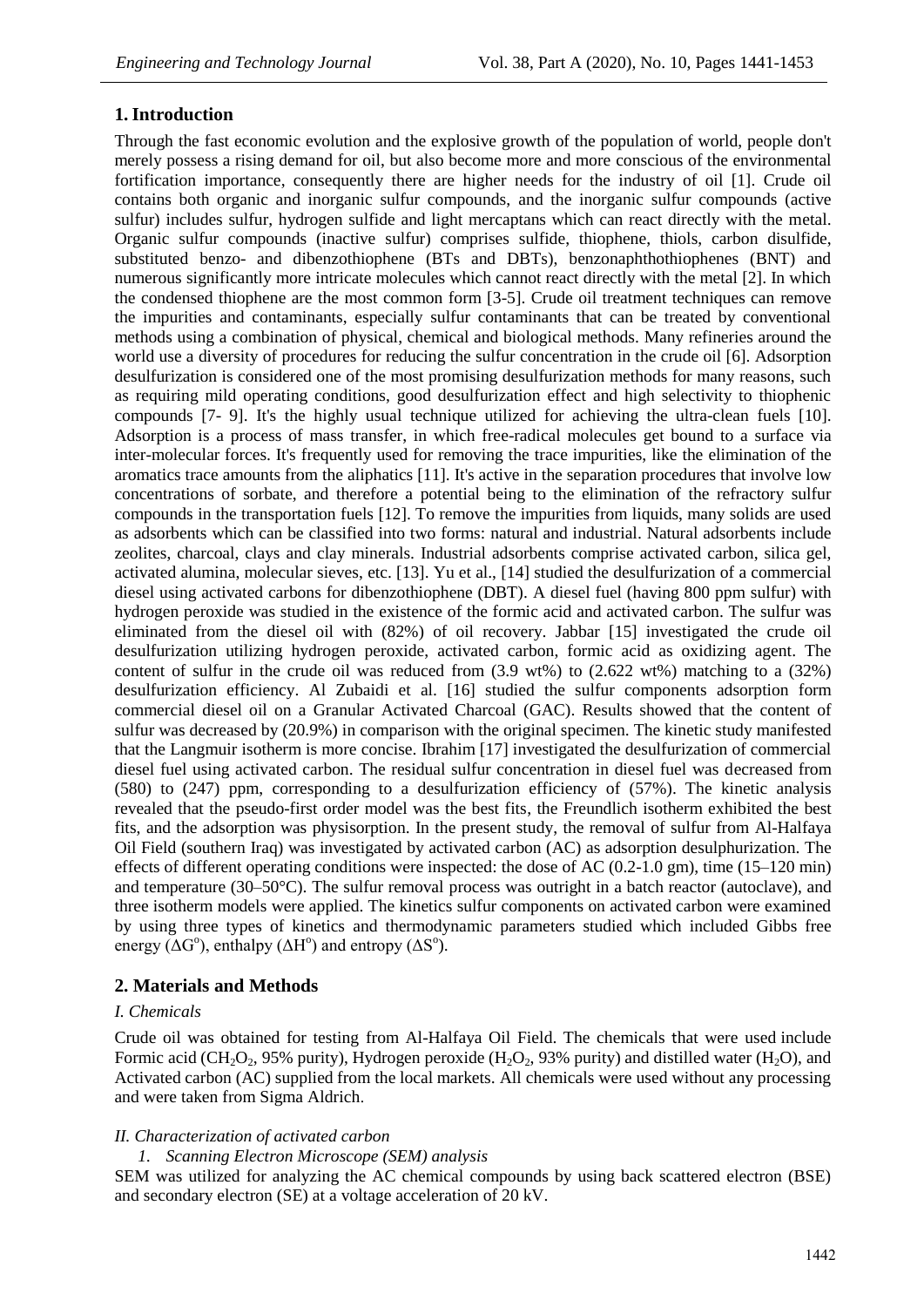## 2. Fourier transforms infra-red spectroscopy

FTIR spectra are used for the AC devices as well as the range of some frequency groups can be seen. The range that shows the extended vibrations can also be assigned to chemical bonds.

3. Measurement of surface area and pore volume

The measurements of (BET) surface area, pore volumes, and real density of samples were conducted. Before the measurement, the (AC) was dried in an oven at  $(110^{\circ}C)$  for (4 hrs.) for removing the moisture that presents in it.

## *III. Method of Analysis*

The measurement of the content of sulfur in the processed and unprocessed samples of crude oil was carried out via the analysis of X-ray as per (ASTM D-4294) from Horiba Ltd., Japan. Such apparatus being armed with the spectra of membrane that is normally backing the superfine films of a frame mount material that works as holder.

The percentage of removal of sulfur components is obtained as the ratio of the sulfur that is reduced (or removed) to those in the crude oil as given in eq. (1).

$$
Re\,\% = \frac{c_i - c_0}{c_i} * 100 \ \dots \dots \dots \dots (1)
$$

## *IV. Desulfurization procedures*

The activated carbon (AC) with the mean particle size of (0.8 mm) was utilized. The AC was first dried in an oven at 110°C for (4 hrs.) for removing the moisture that presents in it. The procedure was carried out by mixing 50 ml of processed oil in the first stage with (3 mL) Hydrogen peroxide, (4 mL) formic acid,  $(5 \text{ ml})$  distilled water and  $(0.2, 0.4, 0.6, 0.8 \text{ and } 1 \text{ gm})$  activated carbon at  $(500)$  rpm and temperature (30, 35, 40, 45 and 50°C) for the time (15, 30, 60, 90 and 120 min), respectively using a hot plate stirrer placed in a water bath to control the desired temperature. Then, the mixture was allowed for cooling at the room temperature. The reaction mixture was then transferred to a centrifuge for separating the molecules of AC from this mixture, in which the content of sulfur content was measured. Experiments were conducted in the laboratory of the Department of Chemical Engineering. The treated results were processed by X-ray fluorescence that corresponds to (ASTM D-4294) and manufactured via Horbia Ltd., Japan. The ranges of the investigated experimental variables are listed in the Table 1.

| <b>Variables</b>                     | Range     |
|--------------------------------------|-----------|
| Time (min)                           | $15-120$  |
| Temperature $(C)$                    | $30 - 50$ |
| Sorbent dose of AC (gm)              | $0.2 - 1$ |
| Formic acid & Hydrogen peroxide (ml) | 4 & 3     |

# **3. Results and Discussion**

# *I. Analysis of the heavy crude oil*

The actual crude oil sample used in this work was tested at the Halfaya Oil field Laboratory, as mentioned in the previous study [18].

# *II. Characterization of the activated carbon*

#### 1. Scanning Electron Microscope (SEM) analysis

Morphology analysis of AC was performed using SEM instrument (Type: VEGA 3 LM, Origin: Germany) to know the surface texture and porosity of the sample. Figure 1 manifests the surface structure of the activated carbon. Closer scoping upon the AC surface exhibited the existence of mesoporous channels having a uniform size with a spherical shape, swollen or puffy structures and smooth surfaces within a range of (500 nm in dia.). Such swollen structures are suitable for the sulfuric components absorption.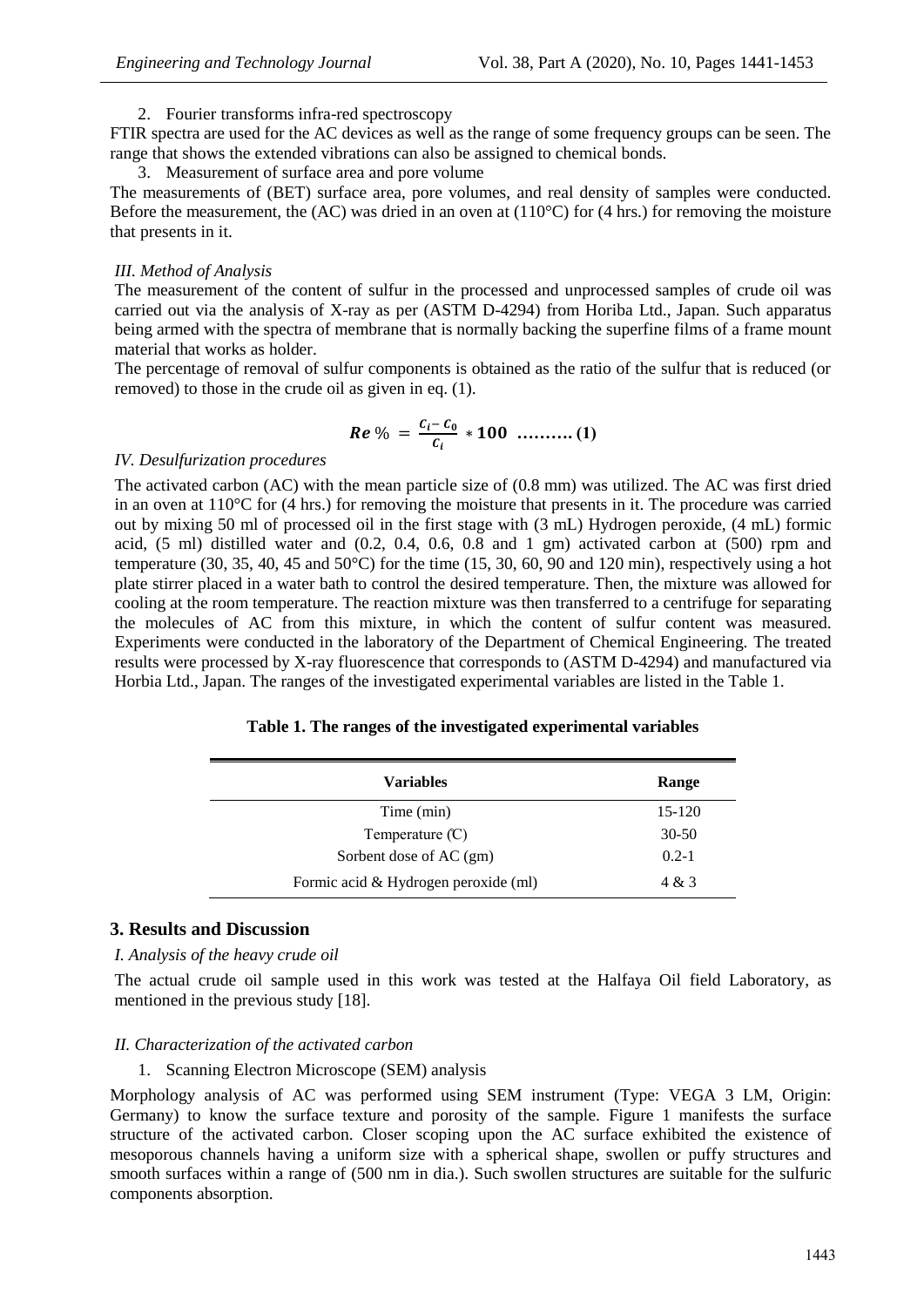

**Figure 1: Surface structure for AC.**

2. Fourier transforms infrared spectroscopy

The FTIR spectrum of the activated carbon is illustrated in Figure 2. The range of some frequency groups can be seen, and the band that appears around 3700 cm<sup>-1</sup> can be assigned to the stretching vibrations of N-H bonds. Also, the stretching modes of O-H bonds can be noticed around 3100-3500 cm-1. The absorption bands at 2920 cm<sup>-</sup>1 correspond to the CH<sub>2</sub> bending vibration. The broad peak around 1300 to 1500 cm<sup>-</sup>1 is for N=O, and the C=O bending peaks are at 1500 cm<sup>-1</sup>. Stretching of ether and carboxylate structures can be attributed to the C–O bands at about 1200 cm-1. These functional groups play an important role in the absorption of sulfuric contaminants [19].



**Figure 2: FTIR spectrum of AC.**

3. Physical Properties of the Activated Carbon

The AC physical properties are listed in the Table 2. The measurements of surface area, porosity, and real density were carried out in the catalyst laboratory at the Centre of Petroleum Research and Development.

| <b>Test</b>                          | Result | Method             |  |  |
|--------------------------------------|--------|--------------------|--|--|
| Surface area $(m^2/g)$               | 519.4  | ISO-9277-2010      |  |  |
| Pore volume $\text{cm}^3\text{/g}$ ) | 0.36   | ISO-9277-2010      |  |  |
| Real density $(g/cm^3)$              | 2.84   | <b>ASTM D 5550</b> |  |  |

|  |  |  | Table 2. AC physical properties |
|--|--|--|---------------------------------|
|--|--|--|---------------------------------|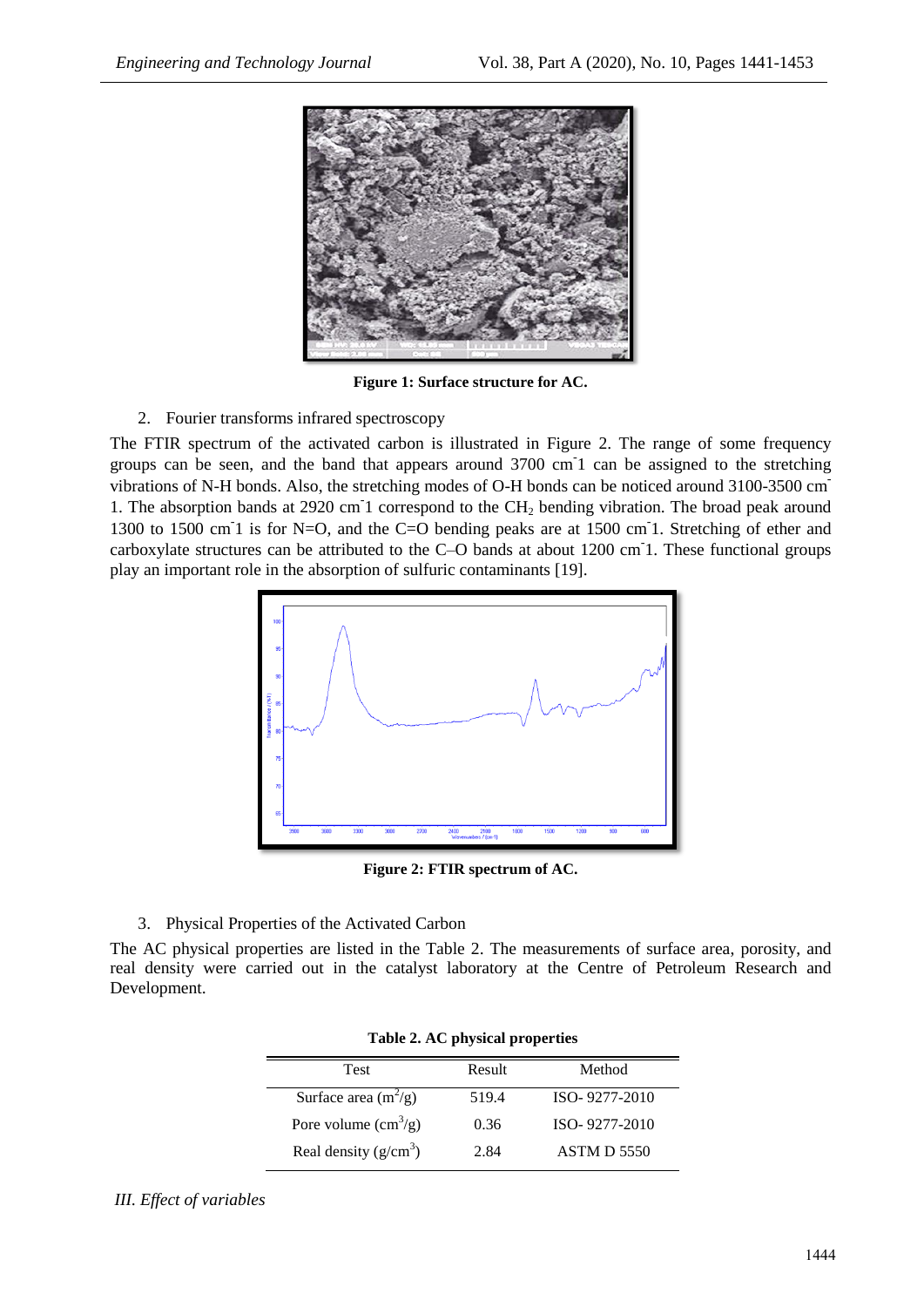#### 1. Effect of Dose

The removal of the content of sulfur raises in a gradual way in a straight relation with the increment in the sorbent dose from 0.2 to 0.8 gm, and that the efficiency of removal increased from 3.6 to 23.2%, while by raising the sorbent dose from 0.8 to 1 gm, the removal is almost constant. The increment in the adsorption of sulfur components with the rising of adsorbent dose may be ascribed to the rising obtainability and availability of the surface area and the sites of adsorption for the sulfur components adsorption from the heavy crude oil [20, 21]. As well as, the increase in the removal with concurrent increase in sorbent dose is essentially due to the verity that the AC catalyses the Hydrogen peroxide decomposition for producing hydroxyl radicals by a series of free radical reactions that work as vigorous oxidizing agents. Sulfur compounds are thought to be converted to  $SO_4^2$  to be removed into the aqueous phase [14, 22], as elucidated in Figure 3.



**Figure 3: Sulfur content against sorbent dose at blending speed 500 rpm, 30°C and 120 min**

#### 2. Effect of Reaction Time

The increasing of the time of reaction enabled more reduction of sulfur components so as the removal up to 23% was observed after 90 min compared to 1.6% after 15 min, as shown in Figure 4. Also, the increase of the time of blending raises the contact between the phases (sulfur compounds in crude oil and adsorbents) with 500 rpm speed. This figure shows that no important variation in the efficiency of desulfurization is determined after 1.5 hr because of the adsorption of alkyl-substituted sulfoxides and sulfones, which are produced during the oxidation process upon the AC surface, therefore suppressing the process of adsorption. The results obtained are agreed fairly well in line with the findings of [15].



**Figure 4: Sulfur content versus Time at 500 rpm mixing speed, 30°C and 0.8 gm sorbent dose.**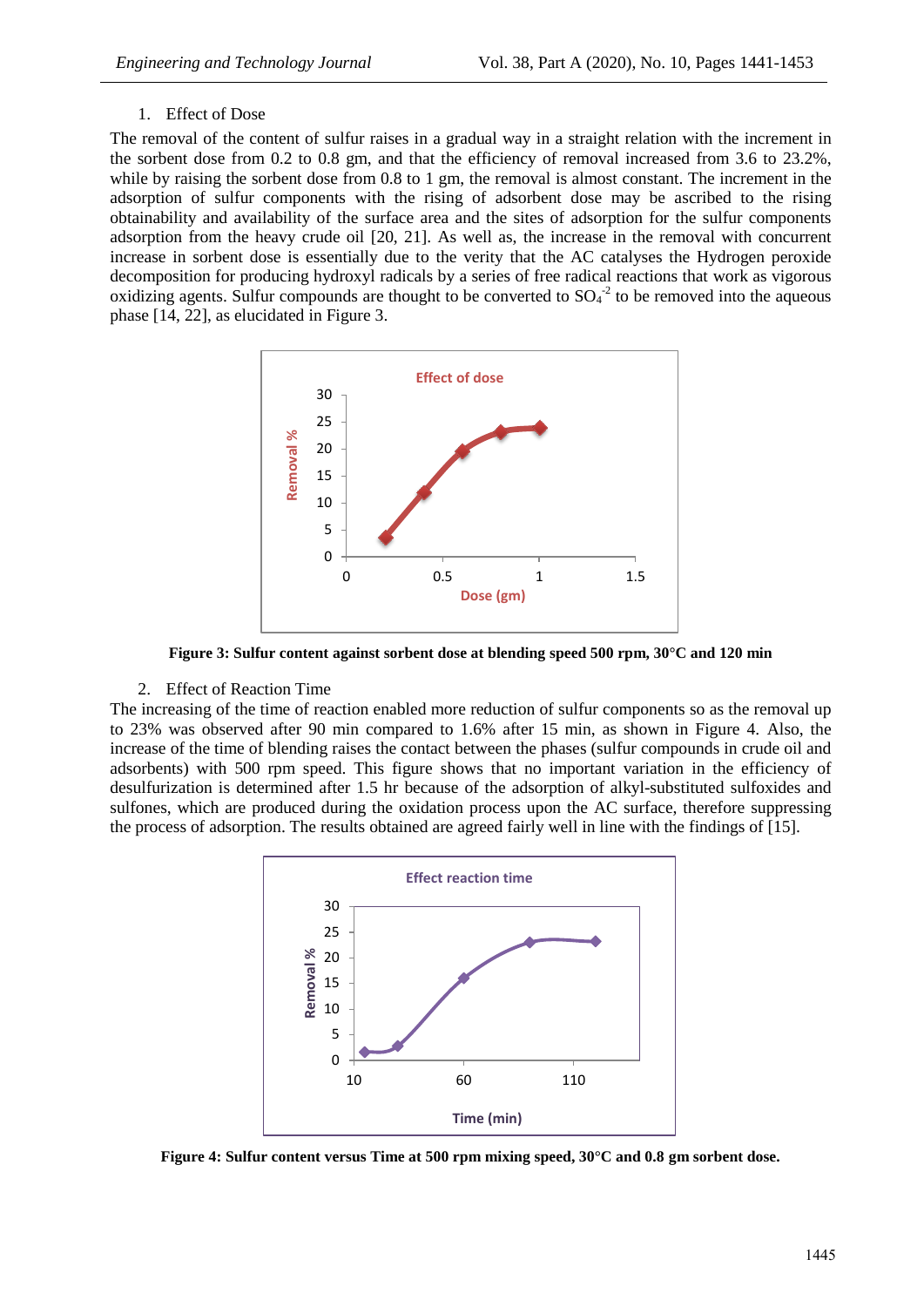3. Influence of Reaction Temperature

Removal of sulfur components increases from 22.4 % to 28 % by increasing the temperature range from 30 to 50 $^{\circ}$ C, as shown in Figure 5. The high temperature (50 $^{\circ}$ C) leads to the increased sulfur components adsorption capacity from crude oil, as well due to its anticipated influence to reduce the viscosity of the highly viscous crude oil, thus allowing the better diffusion of sulfur molecules and therefore enhancing the oxidation [23]. Several publications [24, 25 and 26] concentrated upon the temperature influence on the (ODS) reaction with adsorption. In the majority of investigations, the increase of temperature from (30 $^{\circ}$ C) to (50 $^{\circ}$ C) improves the reduction of sulfur components but beyond (50 $^{\circ}$ C), increasing the temperature had an opposite influence chiefly because of the used oxidant degradation as well as the asphaltenes and resins formation [24].



**Figure 5: Sulfur content versus Temperature at 500 rpm mixing speed, 90 min and 0.8 gm sorbent dose.**

#### *IV. Adsorption Isotherm Model*

#### 1. Langmuir isotherm

The model of Langmuir isotherm is the monolayer adsorption on the surface of adsorbent with a restricted no. of the sites of adsorption. The model is based on the assumption that there's no adsorbate transmigration in the plane of surface and that there are homogenous adsorption energies upon the surface as well as there is no lateral interaction among the adsorbed molecules [27]. The nonlinear Langmuir model is given in **eq. (2).**

$$
\frac{c_e}{q_e} = \frac{c_e}{q_{max}} + \frac{1}{b \, q_{max}} \qquad \qquad \ldots \ldots \ldots \ldots \tag{2}
$$

Where:

 $q_{\text{max}}$ : The maximum monolayer capacity (mg/g)

b: The constant of Langmuir constant representing to the adsorption energy (L/mg)

The values of  $q_{\text{max}}$ , and b that can be determined from eq. (2) via the slope and the intercepts of the plot of ( $Ce_q/q_e$ ) against ( $Ce_q$ ) are given in Table 3 and Figure 6.a.

 $R_L$  is a dimensionless equilibrium parameter and refers to that the isotherm is favorable ( $R_L$ <1), unfavorable  $(R_L>1)$  and irreversible  $(R_L=1)$ , and it can be expressed by **eq. (3)**:

$$
R_L = \frac{1}{1 + b c_i} \qquad \qquad \dots \dots \dots \dots (3)
$$

Where, Ci is the initial sulfur concentration (mg/L).

2. Freundlich isotherm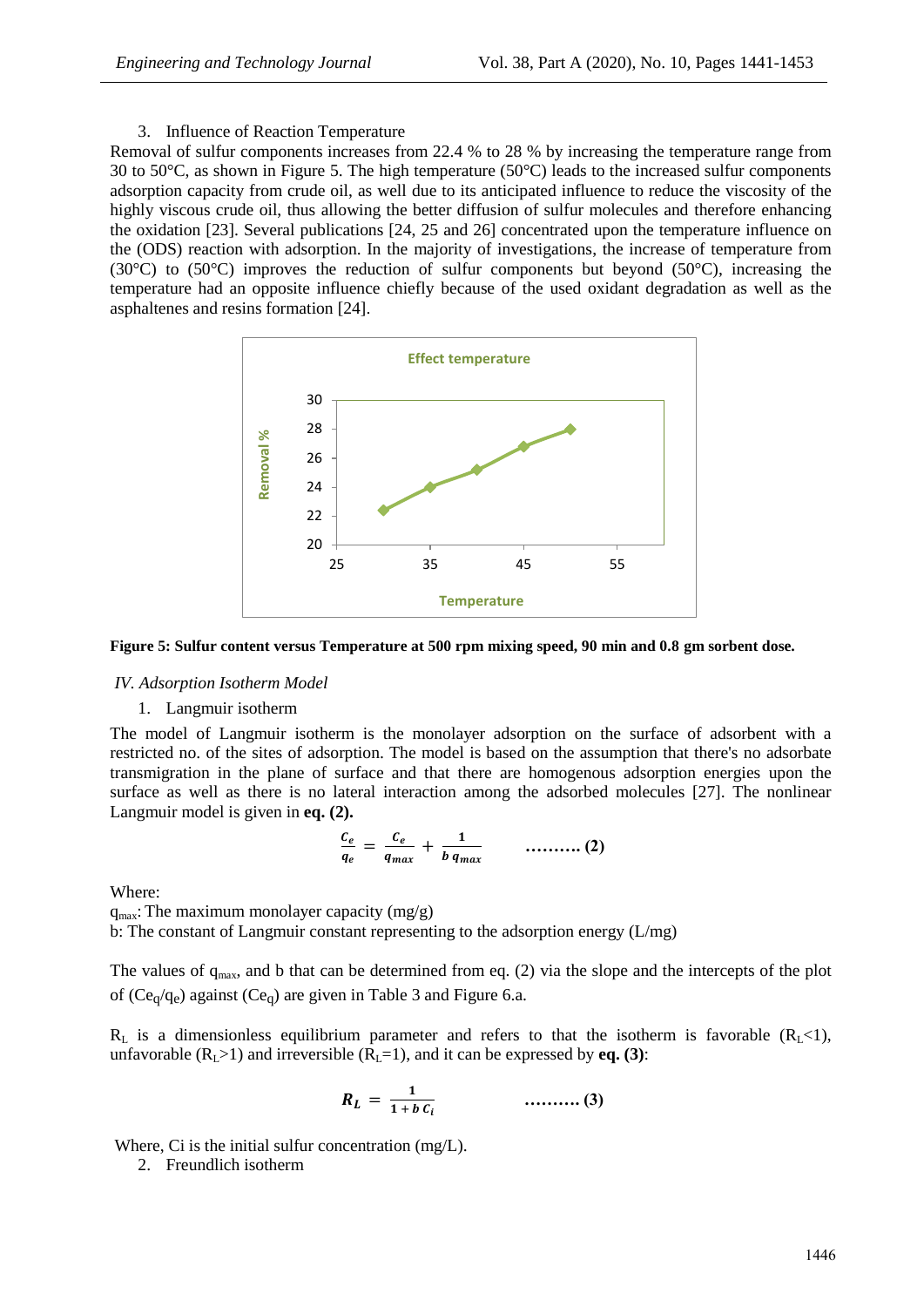It is describing the heterogeneous (not homogeneous) process or multilayer adsorption [28], with a nonhomogeneous distribution for the heat and the affinity of adsorption. Stronger bonding sites are assumed to be initially occupied and the energy of adsorption reduces with the increase of site occupancy [29, 30]. The linear form is expressed by **eq. (4)**:

$$
\ln q_e = \ln K_f + \left(\frac{1}{n}\right) \ln C_e \quad \dots \dots \dots \dots (4)
$$

Where,  $q_e$  is the number of analyses upon the surface of absorbent  $(mg/g)$ ,  $K_f$  is the constant related to adsorption capacity of the sorbent  $(mg/g)$ ,  $1/n$  is the value that gives the favorability indication of the process of adsorption and it's a measure of adsorption intensity and surface heterogeneity, that refers to the value of 1/n is (0.1-1), and it represents the favorable sorption.

Figure 6.b depicts the Freundlich isotherm plot, and the Freundlich constants are given in Table 3. 1/n and  $K_f$  can be determined from the slope and the intercept of the plot of lnq<sub>e</sub> against lnC<sub>e</sub>. The comparatively high values of  $(R^2)$  remark the experimental data fitness with the model of Freundlich isotherms.

#### 3. Temkin isotherm

Temkin isotherm assumes that the adsorption heat in the layer decreases linearly with the coverage of all adsorbate molecules because of the inter actions of adsorbent and adsorbate, and that the absorption is eminent by a uniform energy distribution [31]. Such model differs from the model of Langmuir, which includes a clear factor for the sorbent species and sorbent interactions [32]. This model is given in **eq. (5)**:

$$
q_e = B \ln C_e + B \ln K_t \dots \dots \dots \dots \dots \dots \quad (5)
$$

Where,  $K_t$  is the equilibrium binding constant (L/g) corresponding to the maximum binding energy, B is the constant of Tempkin (J/kJ) and can be expressed by **eq. (6):**

 **………. (6)**

Where, R is the universal gas constant (8.314 J/mol.K), T is the absolute temperature (K), and  $b_t$  is the heat of adsorption (kJ/mol).

The Temkin isotherm model provided the best fit to the experimental data, and the higher correlation coefficient ( $R^2 = 0.974$ ).  $K_t$  and  $b_t$  were determined from the intercept and the slope of the linear plot of  $q_e$  versus  $lnC_e$ , as shown in Figure 6c. The  $b_t$  negative value refers to that the process is an endothermic [33]. The value of  $(R_L = 0.38 < 1)$  indicates that the isotherm is favorable, and the  $R^2$  value (0.974) suggests that the model of Temkin to characterize the sulfur components adsorption on the AC adsorbent is better than Langmuir and Freundlich isotherm models. The Temkin constants are given in Table 3.

| Table 3. Parameters of isotherm models for the desulfurization by AC |                                       |                                        |               |                |
|----------------------------------------------------------------------|---------------------------------------|----------------------------------------|---------------|----------------|
| Langmuir                                                             | $q_{max}(mg/g)$                       | $\rm R_L$                              | b(L/mg)       | $\mathsf{R}^2$ |
|                                                                      | 87.71                                 | 0.38                                   | $6.5*10^{-5}$ | 0.94           |
| Freundlich                                                           |                                       | 1/n                                    | $R^2$         | ۰              |
|                                                                      | $K_f$ (mg/g)<br>3.32*10 <sup>13</sup> | 0.41                                   | 0.953         |                |
| Temkin                                                               | $b_t$ (KJ/mol)                        | $K_t$ (L/mg)<br>3.098*10 <sup>-5</sup> | $R^2$         |                |
|                                                                      | $-00.003$                             |                                        | 0.974         |                |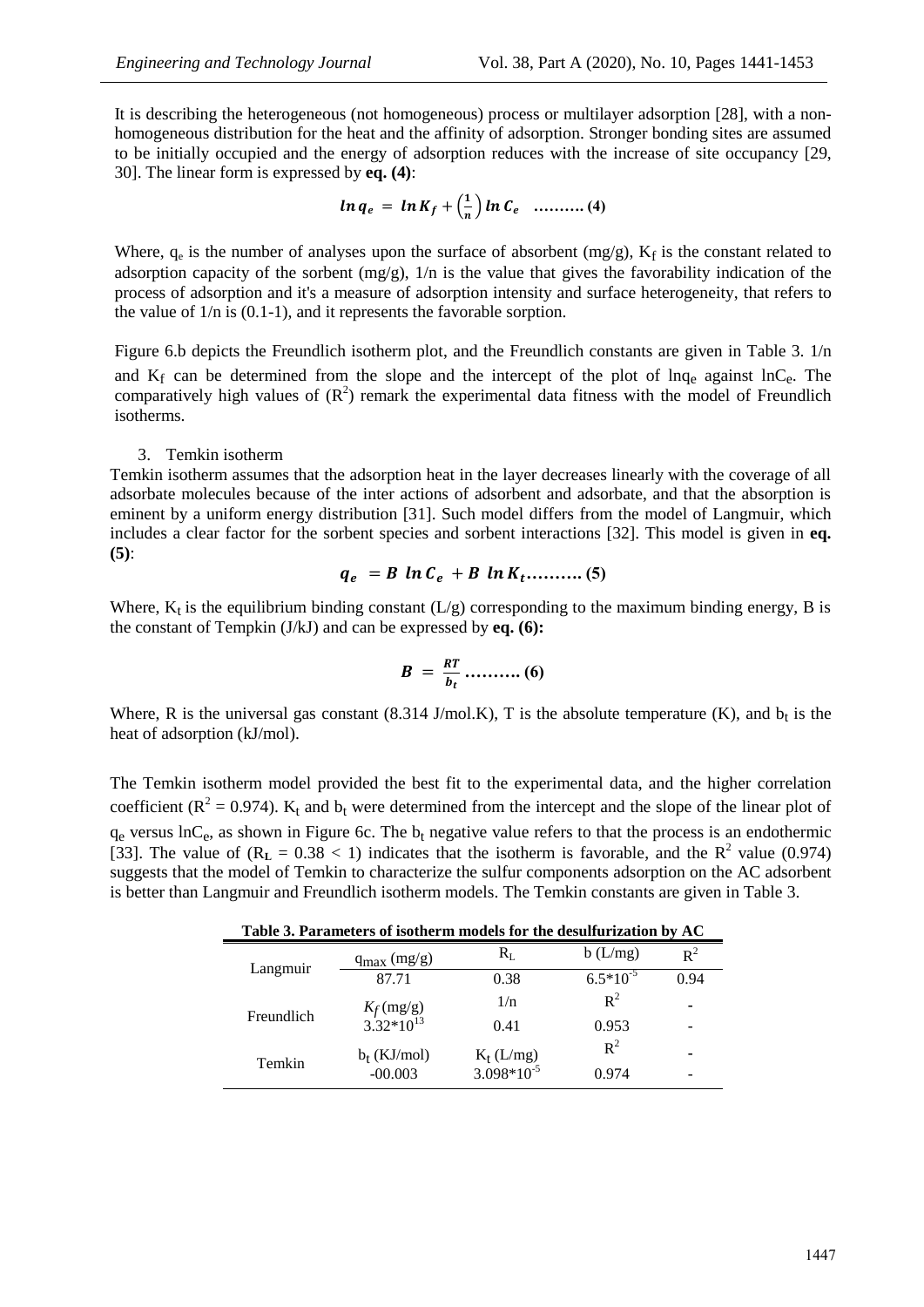

**Figure 6: (a) Langmuir, (b) Freundlich and (c) Temkin isotherms.**

#### *V. Adsorption kinetics*

1. First order kinetic

The kinetic data was treated with the pseudo-first order kinetic model. The linear form of the model is given in **eq. (7)** [34, 30]:

$$
\log(q_e - q_t) = \log(q_e) - (\frac{K_1}{2.303} t) \dots \dots \dots (7)
$$

Where:

qe : The sulfur adsorbed amount at the equilibrium, mg/g

qt : The sulfur absorbed amount at the time (t), mg/g

 $K_1$ : The constant equilibrium rate of the pseudo-first model, min<sup>-1</sup>

The rate constant  $K_1$ , the adsorbed amount at the equilibrium  $(q_e)$  and the values of  $R^2$  can be obtained from the slope and the intercept of the linear plot manifested in Table 4 and Figure 7a. The value of  $R^2$ was equal to 0.955, which is higher than the other kinetics. Therefore, this means that the process of adsorption was a pseudo-first-order model. The resulted data in Table 4 indicate that the AC simultaneous adsorption performance was comparable to some of the preceding findings via other investigators [35].

2. Second order kinetic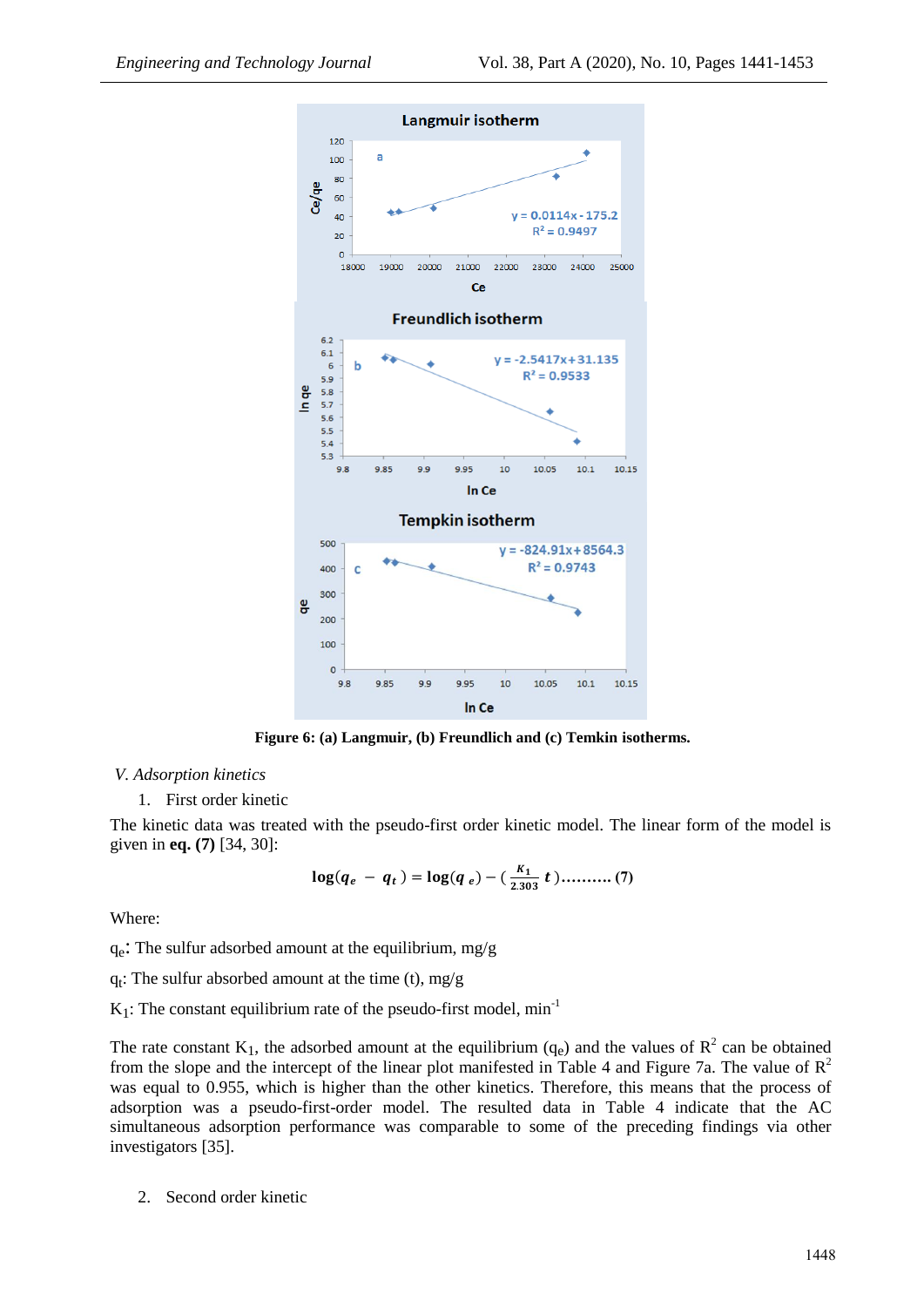The kinetic interaction of the pseudo- second order is represented in **eq. (8)** [36]:

$$
\frac{t}{q_t} = \frac{1}{K_2 q_e^2} + \frac{t}{q_e} \dots \dots \dots (8)
$$

Where,  $K_2$  is the rate constant of pseudo second-order for sorption (g/mg.min). In Figure 7b, (t/q<sub>t</sub>) was plotted against the time to obtain  $K_2$  and qe for the pseudo-second-order kinetic model. The summary of the computed values for the pseudo-second- order kinetics is given in Table 5. The values of  $R^2$  were less compared with the pseudo-first-order kinetic that it was equal to (0.870).

#### 3. Intra-Particle diffusion

The possibility of intra-particle diffusion is represented by the use of this model, as shown in the **eq. (9)** [37]:

$$
q_t = K_P \ t^{0.5} + I \dots \dots \dots \dots (9)
$$

Where,  $K_P$  is the constant of intra-particle diffusion rate (0.5 mg/g.min), and I is the constant of intraparticle diffusion.

Figure 7.c evinces that the regression lines do not pass through the origin (all points do not apply to the regression line) and this indicates that the intra-particle diffusion cannot be the merely rate determining step, and thus other processes might be involved. The Intra-particle diffusion constants are given in Table 4.

| Table 4: Parameters of kinetic models for the desulfurization by AC |  |  |  |  |  |  |
|---------------------------------------------------------------------|--|--|--|--|--|--|
|---------------------------------------------------------------------|--|--|--|--|--|--|

| Pseudo-first   | $q_e$ (mg/g) | $K_1$ (min <sup>-1</sup> )                  | $\mathbf{R}^2$ |
|----------------|--------------|---------------------------------------------|----------------|
| order          | 457          | 0.0223                                      | 0.955          |
| Pseudo-second  | $q_e$ (mg/g) | $K_2$ (gmg <sup>1</sup> min <sup>-1</sup> ) | R٠             |
| order          | 714.28       | $1.48*10-5$                                 | 0.870          |
| Intra-particle | 85.38        | $K_p$ (mg/g.min <sup>0.5</sup> )            | $R^2$          |
| diffusion      |              | 45.901                                      | 0.902          |



Time $^{0.5}$ **Figure 7: (a) First order, (b) Second order and (c) Intra-Particle diffusion kinetics.**

6

 $R^2 = 0.9029$ 

 $\overline{\mathbf{g}}$ 

10

 ${\bf 12}$ 

50

 $\circ$ O

 $\overline{2}$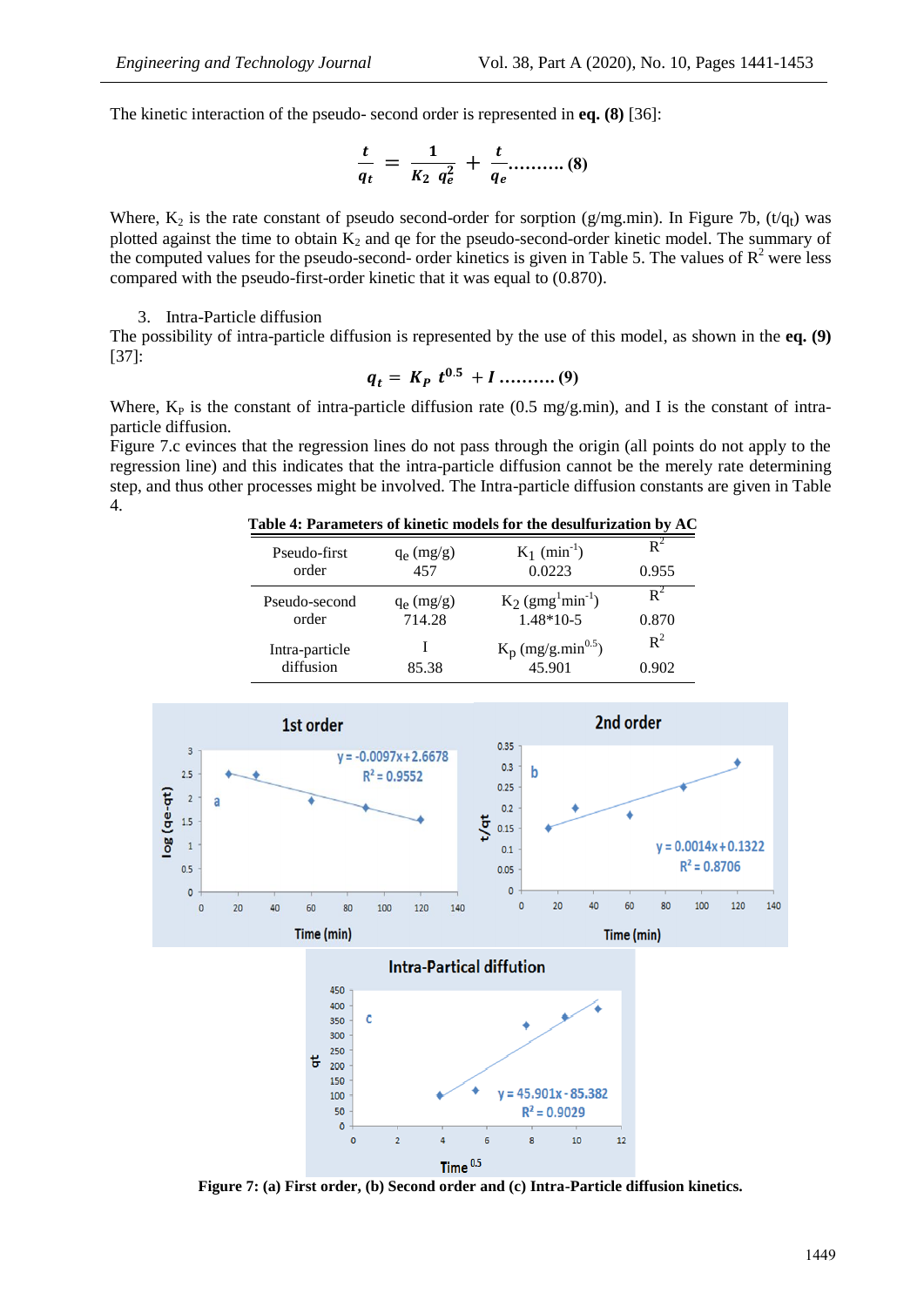#### *VI. Adsorption Thermodynamics*

The thermo-dynamics study is based on the temperature change because it is an important factor affecting adsorption capacity. The change in the enthalpy ( $\Delta H^{\circ}$ ), entropy ( $\Delta S^{\circ}$ ) and Gibbs free energy  $(\Delta G^{\circ})$  as the parameters of thermodynamics which can calculate the process naturalness and viability. These parameters can be computed from the equation of Van't Hoff by using **eqs. (10, 11 and 12)** [38]:

 **……….. (10) ……….. (11) ……….. (12)**

Where,  $\Delta S^{\circ}$  and  $\Delta H^{\circ}$  (J/mol) were obtained from the slope and intercept of Van't Hoff scheme of ln K<sub>C</sub> versus 1/T, in **eq. (12).** ( $\Delta H^{\circ}$ ) and ( $\Delta S^{\circ}$ ) were determined from the intercepts and the slopes of ln K<sub>C</sub> versus 1/T, as revealed in Table 5 and Figure 8.

|             |          |                    | able 5. Thermodynamic parameters for the desundrization by Av |
|-------------|----------|--------------------|---------------------------------------------------------------|
| Temperature | ΔH°      | $\Delta G^{\circ}$ | $\Delta S^{o}$                                                |
| $K^{\rm o}$ | (kJ/mol) | (J/mol)            | (J/mol.K)                                                     |
| 303         | 3.255    | $-1939.73$         | 17.098                                                        |
| 308         |          | $-2022.96$         |                                                               |
| 313         |          | $-2040.50$         |                                                               |
| 318         |          | $-2194.39$         |                                                               |
| 323         |          | $-2282.60$         |                                                               |
|             |          |                    |                                                               |

**Table 5: Thermodynamic parameters for the desulfurization by AC**

The positive values of ΔHº display that the adsorptive desulphurization process is endothermic in nature. The positive value of ΔSº confirms the raised randomness of the molecules of sulfur upon the solid surface than in the solution [21]. The sulfur components adsorption from the treated oil was spontaneous at the whole investigated temperatures, as pointed out from the  $\Delta G^{\circ}$  negative values. The enthalpy change (ΔH<sup>o</sup>) indicates that a physisorption or chemisorption, if less than 20 KJ/mol, is physical. If it was more than 40 KJ/mol it is chemisorption. As illustrated in Table 5, it is physisorption that based on the interaction of the forces of Vander Waals.



**Figure 8: Thermodynamic for the desulfurization by AC**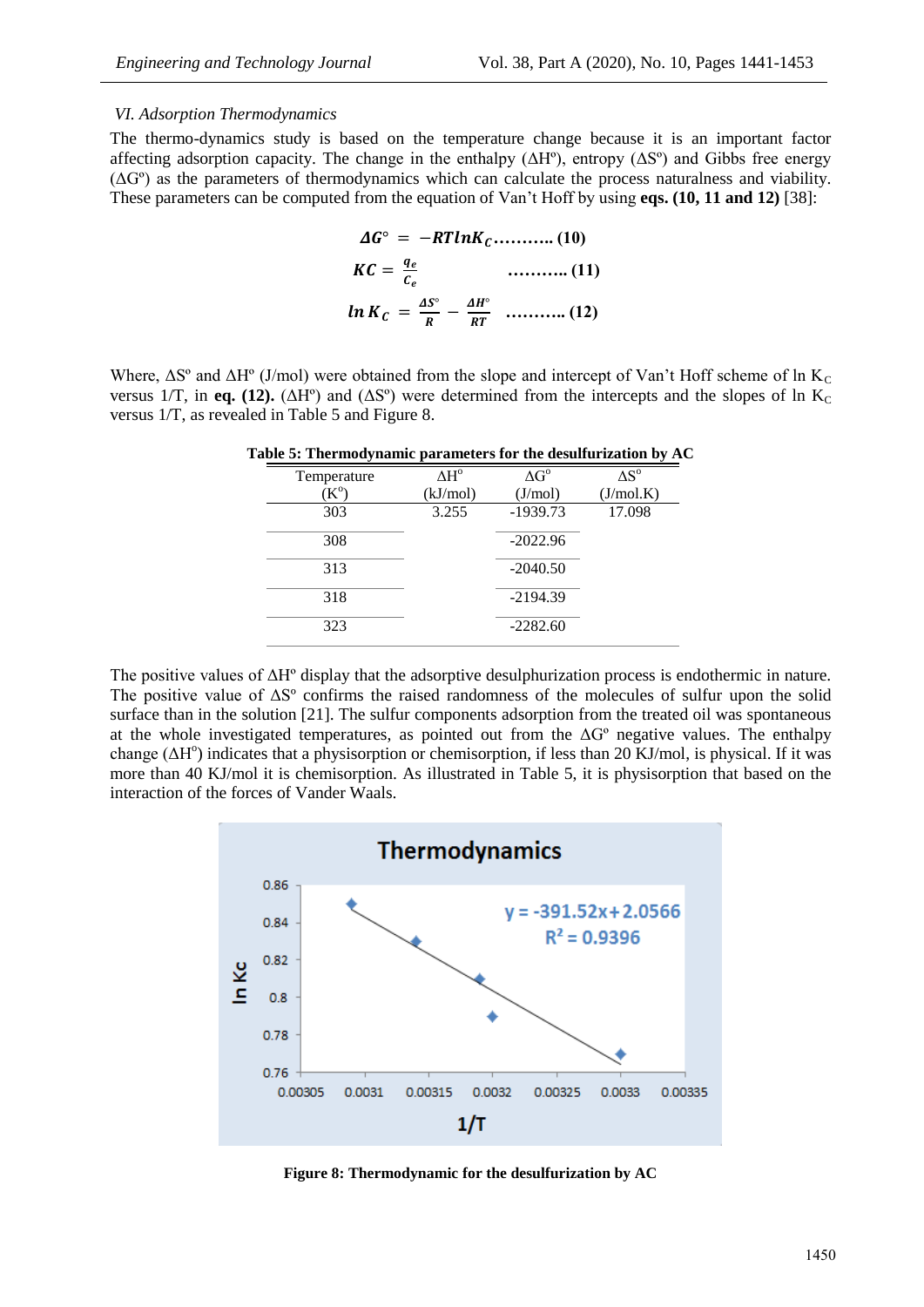## *VII. The role of activated carbon in the removal of sulfur using Adsorptive Desulfurization*

The activated carbon in sulfur oxidation is used as a catalyst for oxidation reaction and elucidates a good activity and selectivity. At the same time, it is easy to separate and recycle the renewable materials, so it has received more concern. In this study, the sulfur content can be reduced from 2.5 wt.% to 1.8 wt.%, as shown in Figure 9. The adsorption desulfurization is effective for removing the sulfur components, and the efficiency of desulfurization is about 28%.



**Figure 9: Sulfur content before and after treatment.**

# **4. Conclusion**

Based on the present experimental study and the results obtained from using the adsorption desulfurization of heavy crude oil from Halafaya oilfield, the desulfurization efficiency was found to be increasing with increasing time, temperature and adsorbent dose. The adsorption isotherms for the treated oil have confirmed that the desulfurization can be well fit by the Temkin isotherm model as the best fit with a higher correlation coefficient (0.974). The kinetic study also manifested that the best fit for a straight line of experimental data was achieved for the pseudo-first order model on the adsorption desulfurization with a higher correlation coefficient (0.955).

Thermodynamic parameters, which includes  $(\Delta G^{\circ})$ ,  $(\Delta H^{\circ})$  and  $(\Delta S^{\circ})$ , were obtained in this study and elucidated that the sulfur components adsorption on the AC is spontaneous and endothermic as well as increases the randomness of the sulfur compounds on the adsorbent surface. The sulfur content was reduced to 1.8 wt% under the best operating conditions of 1.5 hr.,  $50^{\circ}$ C and 0.8 gm of AC. The efficiency of sulfur removal was 28%.

# **Acknowledgement**

The authors extend their thanks and gratitude to the Chemical Engineering Department at the University of Technology, Baghdad, Iraq and Halfaya Oil Field due to their assistance with this study.

#### **References**

[1] J. I. A. Chengzao, "Breakthrough and significance of unconventional oil and gas to classical petroleum geology theory". Petroleum Exploration and Development, 44(1), 1-10, 2017.

[2] R. Javadli, & A. De Klerk, "Desulfurization of heavy oil". Applied Petrochemical Research, 1(1-4), 3-19, 2012.

[3] D. Monticello, & W. Finnerty, "Microbial desulfurization of fossil fuels". Annual Reviews in Microbiology, 39(1), 371- 389, 1985.

[4] M. R. Gray, A. R. Ayasse, E. W. Chan, & M. Veljkovic, "Kinetics of hydrodesulfurization of thiophenic and sulfide sulfur in Athabasca bitumen". Energy & fuels, 9(3), 500-506, 1995.

[5] W. Abdul-Kadhim, M. A. Deraman, S. B. Abdullah, S. N. Tajuddin, M. M. Yusoff, Y. H. Taufiq-Yap, & M. H. A. Rahim, "Efficient and reusable iron-zinc oxide catalyst for oxidative desulfurization of model fuel". Journal of environmental chemical engineering, 5(2), 1645-1656, 2017.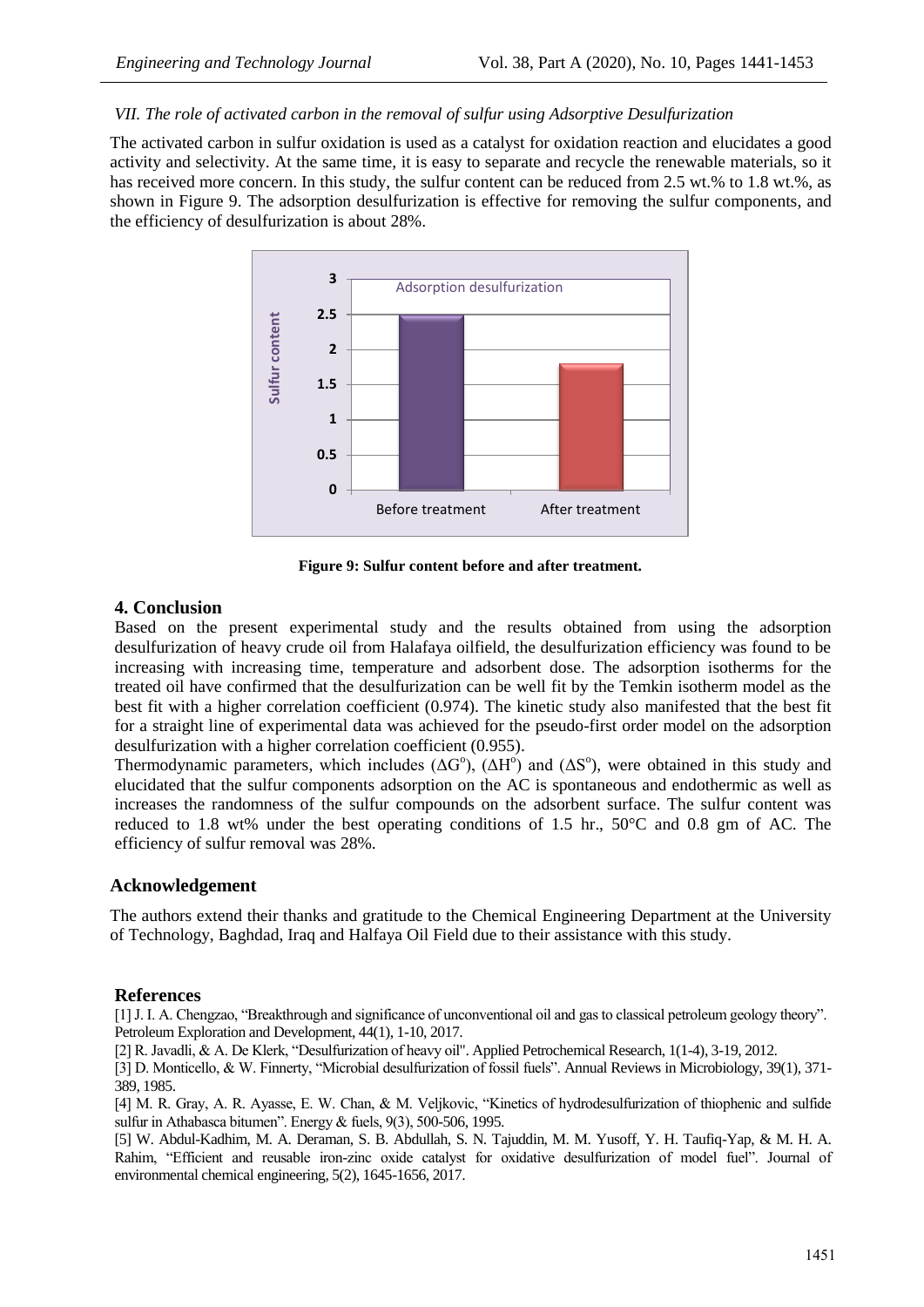[6] O. W. Agbroko, K. Piler, & T. J. Benson, "A Comprehensive Review of H2S Scavenger Technologies from Oil and Gas Streams". ChemBioEng Reviews, 4(6), 339-359, 2017.

[7] I. Ahmed, & S. H. Jhung, "Composites of metal–organic frameworks: preparation and application in adsorption". Materials Today, 17(3), 136-146, 2014.

[8] J. M. Palomino, D. T. Tran, A. R. Kareh, C. A. Miller, J. M. Gardner, H. Dong, & S. R. Oliver, "Zirconia-silica based mesoporous desulfurization adsorbents". Journal of Power Sources, 278, 141-148, 2015.

[9] T. A. Saleh, "Simultaneous adsorptive desulfurization of diesel fuel over bimetallic nanoparticles loaded on activated carbon". Journal of Cleaner Production, 172, 2123-2132, 2018.

[10] M. Tymchyshyn, M. "Deep desulphurization of diesel fuels". Lakehead University, 2008.

[11] A. Takahashi, F. H. Yang, & R. T. Yang, "New sorbents for desulfurization by π-complexation: thiophene/benzene adsorption". Industrial & Engineering Chemistry Research, 41(10), 2487-2496, 2002.

[12] A. D. Hammad, Z. Yusuf, & N. Al-Rasheedi, "In-situ electrochemical desulfurization of crude oil and its fraction". Saudi Aramco Journal of Technology, 1-5, 2012.

[13] H. Kalavathy, B. Karthik, & L. R. Miranda, "Removal and recovery of Ni and Zn from aqueous solution using activated carbon from Hevea brasiliensis: batch and column studies". Colloids and Surfaces B: Biointerfaces, 78(2), 291- 302, 2010.

[14] G. Yu, S. Lu, H. Chen, & Z. Zhu, "Diesel fuel desulfurization with hydrogen peroxide promoted by formic acid and catalyzed by activated carbon". Carbon, 43(11), 2285-2294, 2005.

[15] S. M. Jabbar,"Desulfurization of Al-Ahdab Crude Oil using Adsorption-Assisted Oxidative Process". PhD Thesis, University of Technology, 2013.

[16] I. Al Zubaidi, N. N. Darwish, Y. El Sayed, Z. Shareefdeen, & Z. Sara, "Adsorptive desulfurization of commercial diesel oil using granular activated charcoal". Int. J. Adv. Chem. Eng. Biol. Sci, 2, 15-18, 2015.

[17] N. K. Ibrahim, "Desulfurization and kinetic study of diesel fuel by batch adsorption on activated carbon". Engineering and Technology Journal, 33(8 Part (A) Engineering), 1901-1916, 2015.

[18] Y. A. Abd Al-Khodor, & T. M. Albayati, "Employing sodium hydroxide in desulfurization of the actual heavy crude oil: Theoretical optimization and experimental evaluation". Process Safety and Environmental Protection, 136, 334-342, 2020.

[19] J. Shu, S. Cheng, H. Xia, L. Zhang, J. Peng, C. Li, & S. Zhang, S. "Copper loaded on activated carbon as an efficient adsorbent for removal of methylene blue". RSC Advances, 7(24), 14395-14405, 2017.

[20] A. Adeyi, & F. Abekanmi, "Comparative analysis of adsorptive desulphurization of crude oil by manganese dioxide and zinc oxide". Research Journal of Chemical Sciences. 2, 14-20, 2012.

[21] A. A. Olajire, J. J. Abidemi, A. Lateef, & N. U. Benson, "Adsorptive desulphurization of model oil by Ag nanoparticles-modified activated carbon prepared from brewer's spent grains". Journal of Environmental Chemical Engineering, 5(1), 147-159, 2017.

[22] S. Houda, C. Lancelot, P. Blanchard, L. Poinel, & C. Lamonier, "Oxidative Desulfurization of Heavy Oils with High Sulfur Content: A Review". Catalysts, 8(9), 344, 2018.

[23] A. D. Mohammed, A. G. Isah, M. Umaru, S. Ahmed, & Y. N. Abdullahi, "Comparative study on sulphur reduction from heavy Petroleum-Solvent extraction and microwave irradiation approach". IJEE, 3, 949-960, 2012.

[24] V. Toteva, A. Georgiev, & L. Topalova, "Oxidative desulphurization of light cycle oil: Monitoring by FTIR spectroscopy". Fuel Processing Technology, 90(7-8), 965-970, 2009.

[25] A. Farshi, & P. Shiralizadeh, "Sulfur reduction of heavy fuel oil by oxidative desulfurization (ODS) method". Petroleum & Coal, 57(3), 2015.

[26] R. Tetrisyanda, A. Wiguno, R. R. Ginting, M. C. Dzikrillah, & G. Wibawa, "Residue Oil Desulfurization Using Oxidation and Extraction Method". Indonesian Journal of Chemistry, 18(2), 242-249, 2017.

[27] I. Langmuir, "The constitution and fundamental properties of solids and liquids". Part I. Solids. Journal of the American Chemical Society, 38(11), 2221-2295, 2016.

[28] H. Freundlich, "Uber die adsorption in losungen, Zeitschrift fur Physikalische Chemie-Leipzig", 57, 385-470, 1906.

[29] K. Vijayaraghavan, T. V. N. Padmesh, K. Palanivelu, & M. Velan, "Biosorption of nickel (II) ions onto Sargassum wightii: application of two-parameter and three-parameter isotherm models". Journal of Hazardous Materials, 133(1-3), pp.304-308, 2006.

[30] G. I. Danmaliki, & T. A. Saleh, "Effects of bimetallic Ce/Fe nanoparticles on the desulfurization of thiophenes using activated carbon". Chemical Engineering Journal, 307, 914-927, 2017.

[31] M. Temkin, & V. Pyzhev, "Kinetics of the synthesis of ammonia on promoted iron catalysts". Jour Phys Chem (USSR), 13, 851-867, 1940.

[32] M. Hosseini, S. F. Mertens, M. Ghorbani, & M. R. Arshadi, "Asymmetrical Schiff bases as inhibitors of mild steel corrosion in sulphuric acid media". Materials Chemistry and Physics, 78(3), pp.800-808, 2003.

[33] T. A. Saleh, K. O. Sulaiman, S. A. AL-Hammadi, H. Dafalla, & G. I. Danmaliki, "Adsorptive desulfurization of thiophene, benzothiophene and dibenzothiophene over activated carbon manganese oxide nanocomposite: with column system evaluation". Journal of Cleaner Production, 154, 401-412, 2017.

[34] S. Lagergren, "Zur theorie der sogenannten adsorption geloster stoffe". Kungliga Svenska Vetenskapsakademiens. Handlingar, 24, 1-39, 1898.

[35] M. Nkosi, "Desulphurization of petroleum sistillates using adsorption method" (Doctoral dissertation), 2014.